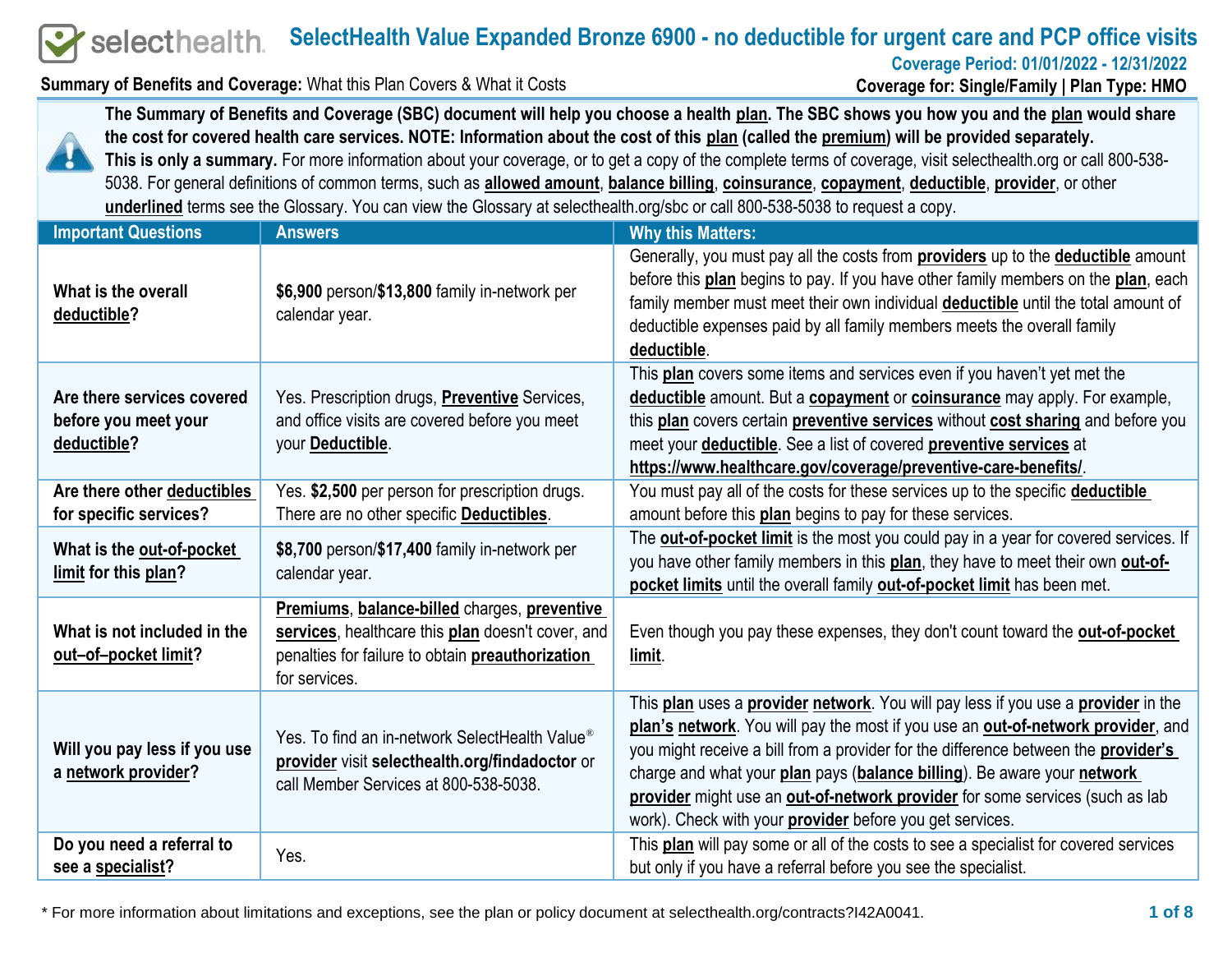20

All **copayment** and **coinsurance** costs shown in this chart are after your **deductible** has been met, if a **deductible** applies.

|                                                                                      |                                                           |                                                     | <b>What You Will Pay</b>                                  |                                                                                                                                                                                                                               |  |
|--------------------------------------------------------------------------------------|-----------------------------------------------------------|-----------------------------------------------------|-----------------------------------------------------------|-------------------------------------------------------------------------------------------------------------------------------------------------------------------------------------------------------------------------------|--|
| <b>Common</b><br><b>Medical Event</b>                                                | <b>Services You May Need</b>                              | <b>Network Provider</b><br>(You will pay the least) | <b>Out-of-Network Provider</b><br>(You will pay the most) | <b>Limitations, Exceptions, &amp; Other Important</b><br><b>Information</b>                                                                                                                                                   |  |
|                                                                                      | Primary care visit to treat an<br>injury or illness (PCP) | \$35/visit                                          | Not covered                                               | <b>Deductible</b> does not apply.                                                                                                                                                                                             |  |
| If you visit a health care                                                           | <b>Specialist</b> visit (SCP)                             | \$70/visit                                          | Not covered                                               | Certain limitations apply to allergy testing, treatment<br>and serum. Referral is required.                                                                                                                                   |  |
| provider's office or<br>clinic                                                       | <b>Preventive care / screening</b><br>/ immunization      | No charge                                           | Not covered                                               | Frequency limitations apply. You may have to pay<br>for services that aren't preventive. Ask your<br>provider if the services needed are preventive.<br>Then check what your plan will pay for. Deductible<br>does not apply. |  |
|                                                                                      | Diagnostic test (x-ray, blood<br>work)                    | \$50/visit                                          | Not covered                                               | Deductible does not apply.                                                                                                                                                                                                    |  |
| If you have a test                                                                   | Imaging (CT/PET scans,<br>MRI <sub>s</sub> )              | 40% co-insurance                                    | Not covered                                               | ----------None----------                                                                                                                                                                                                      |  |
| If you need drugs to                                                                 | Tier 1                                                    | \$30/prescription                                   | \$30/prescription                                         | Certain limitations apply. Benefits may be denied for                                                                                                                                                                         |  |
| treat your illness or                                                                | Tier <sub>2</sub>                                         | \$40/prescription                                   | \$40/prescription                                         | failure to obtain <b>preauthorization</b> for certain                                                                                                                                                                         |  |
| condition<br>More information about<br>prescription drug<br>coverage is available at | Tier <sub>3</sub>                                         | \$55/prescription                                   | \$55/prescription                                         | services with out-of-network providers. Pharmacy<br>deductible waived for tiers 1 and 2. Tiers 3 and 4                                                                                                                        |  |
|                                                                                      | Tier 4                                                    | \$70/prescription                                   | \$70/prescription                                         | Maintenance drugs must be filled with Intermountain                                                                                                                                                                           |  |
|                                                                                      | Tier 5                                                    | 50% <u>co-insurance</u>                             | 50% co-insurance                                          | Home Delivery Pharmacy.                                                                                                                                                                                                       |  |
| selecthealth.org/prescri<br>ptions/default.aspx?st=n<br>v&plan=core                  | <b>Specialty drugs</b>                                    | 50% co-insurance                                    | Not covered                                               | Benefits may be denied for failure to obtain<br>preauthorization for certain services with out-of-<br>network providers.                                                                                                      |  |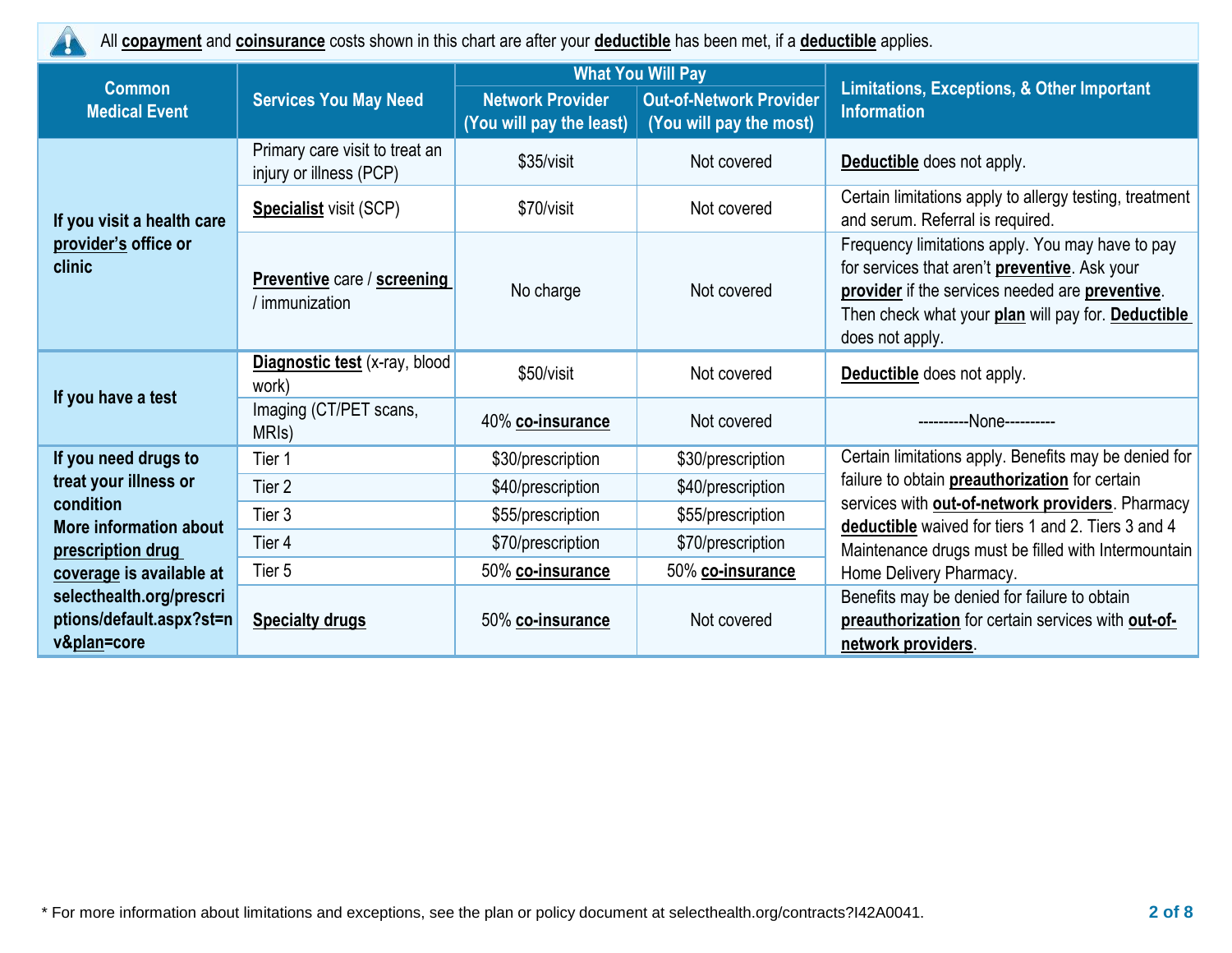|                                                                  |                                                              | <b>What You Will Pay</b>                                            |                                                           |                                                                                                                                                     |  |
|------------------------------------------------------------------|--------------------------------------------------------------|---------------------------------------------------------------------|-----------------------------------------------------------|-----------------------------------------------------------------------------------------------------------------------------------------------------|--|
| <b>Common</b><br><b>Medical Event</b>                            | <b>Services You May Need</b>                                 | <b>Network Provider</b><br>(You will pay the least)                 | <b>Out-of-Network Provider</b><br>(You will pay the most) | <b>Limitations, Exceptions, &amp; Other Important</b><br><b>Information</b>                                                                         |  |
| If you have                                                      | Facility fee (e.g., ambulatory<br>surgery center)            | 40% co-insurance                                                    | Not covered                                               | Benefits may be denied for failure to obtain<br>preauthorization for certain services with out-of-<br>network providers.                            |  |
| outpatient surgery                                               | Physician/surgeon fees                                       | 40% co-insurance                                                    | Not covered                                               | Benefits may be denied for failure to obtain<br>preauthorization for certain services with out-of-<br>network providers.                            |  |
|                                                                  | <b>Emergency room services</b>                               | \$600/visit                                                         | \$600/visit                                               | <b>Emergency room services</b> apply to in-network<br>benefits.                                                                                     |  |
| If you need immediate<br>medical attention                       | <b>Emergency medical</b><br>transportation                   | 40% co-insurance                                                    | 40% co-insurance                                          | Emergencies only. <b>Emergency medical</b><br>transportation applies to in-network benefits.                                                        |  |
|                                                                  | <b>Urgent care</b>                                           | \$65/visit                                                          | Not covered                                               | Applies to <i>urgent care</i> facilities only. Deductible<br>does not apply.                                                                        |  |
| If you have a hospital<br>stay                                   | Facility fee (e.g., hospital<br>room)                        | 40% co-insurance                                                    | Not covered                                               | Benefits may be denied for failure to obtain<br>preauthorization for certain services with out-of-                                                  |  |
|                                                                  | Physician/surgeon fee                                        | 40% co-insurance                                                    | Not covered                                               | network providers.                                                                                                                                  |  |
| If you need mental<br>health, behavioral<br>health, or substance | <b>Outpatient services</b>                                   | \$35/visit for office visits,<br>40% co-insurance for<br>outpatient | Not covered                                               | Benefits may be denied for failure to obtain<br>preauthorization for certain services with out-of-<br>network providers. Additional limitations and |  |
| abuse services                                                   | Inpatient services                                           | 40% co-insurance                                                    | Not covered                                               | exclusions apply. Deductible does not apply to<br>mental health office visits.                                                                      |  |
|                                                                  | Office visits                                                | \$35/visit                                                          | Not covered                                               | Deductible does not apply.                                                                                                                          |  |
| If you are pregnant                                              | Childbirth/delivery<br>professional services                 | 40% co-insurance                                                    | Not covered                                               | Benefits may be denied for failure to obtain<br>preauthorization for certain services with out-of-<br>network providers. Depending on the type of   |  |
|                                                                  | Childbirth/delivery facility<br>40% co-insurance<br>services |                                                                     | Not covered                                               | services, a <b>copayment</b> , <b>coinsurance</b> , or<br>deductible may apply.                                                                     |  |

\* For more information about limitations and exceptions, see the plan or policy document at selecthealth.org/contracts?I42A0041. **3 of 8**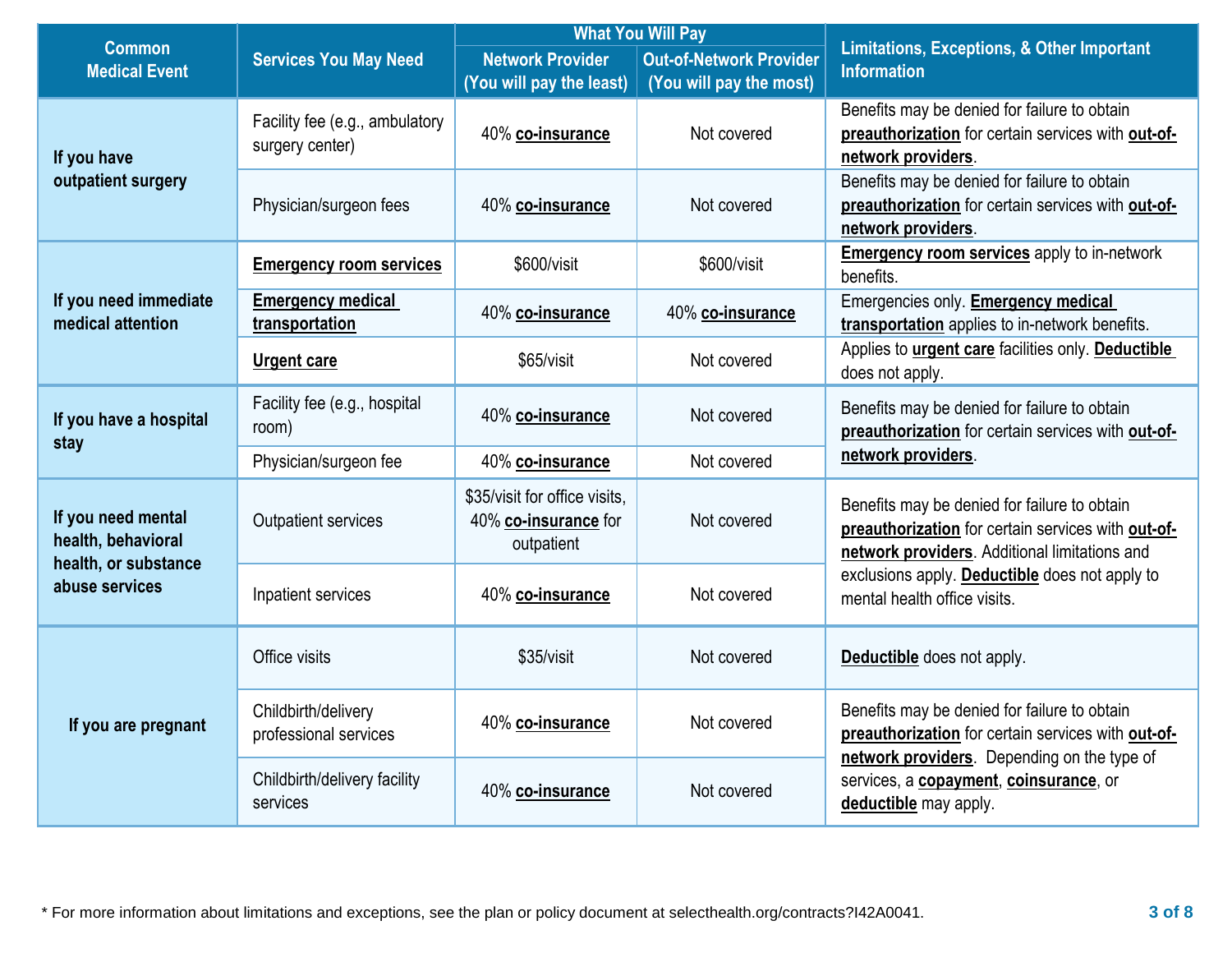|                                                                      |                                    |                                                                      | <b>What You Will Pay</b>       |                                                                                                                                                                                                                                                                                                                    |
|----------------------------------------------------------------------|------------------------------------|----------------------------------------------------------------------|--------------------------------|--------------------------------------------------------------------------------------------------------------------------------------------------------------------------------------------------------------------------------------------------------------------------------------------------------------------|
| <b>Common</b><br><b>Medical Event</b>                                | <b>Services You May Need</b>       | <b>Network Provider</b>                                              | <b>Out-of-Network Provider</b> | <b>Limitations, Exceptions, &amp; Other Important</b><br><b>Information</b>                                                                                                                                                                                                                                        |
|                                                                      |                                    | (You will pay the least)                                             | (You will pay the most)        |                                                                                                                                                                                                                                                                                                                    |
| If you need help<br>recovering or have other<br>special health needs | Home health care                   | \$35/visit<br>Not covered                                            |                                | Benefits may be denied for failure to obtain<br>preauthorization for certain services with out-of-<br>network providers. Deductible does not apply.                                                                                                                                                                |
|                                                                      | <b>Rehabilitation services</b>     | \$35/visit for outpatient,<br>\$70/day for inpatient                 | Not covered                    | Up to 120 visits per year for outpatient therapies,<br>combined. Up to 120 days per year for inpatient<br>therapies, combined. Benefits may be denied for<br>failure to obtain preauthorization for certain<br>services with out-of-network providers.<br><b>Deductible</b> does not apply to outpatient services. |
|                                                                      | <b>Habilitation services</b>       | \$35/visit for outpatient,<br>Not covered<br>\$70/day for inpatient. |                                | Up to 120 visits per year for outpatient therapies,<br>combined. Up to 120 days per year for inpatient<br>therapies, combined. Benefits may be denied for<br>failure to obtain preauthorization for certain<br>services with out-of-network providers.<br><b>Deductible</b> does not apply to outpatient services. |
|                                                                      | <b>Skilled nursing care</b>        | 40% co-insurance                                                     | Not covered                    | Up to 100 days per calendar year. Benefits may be<br>denied for failure to obtain preauthorization for<br>certain services with out-of-network providers.                                                                                                                                                          |
|                                                                      | Durable medical equipment<br>(DME) | 40% co-insurance                                                     | Not covered                    | Benefits may be denied for failure to obtain<br>preauthorization for certain services with out-of-<br>network providers. A different benefit may apply to<br>prosthetic devices. Up to 1 item every 3 years.                                                                                                       |
|                                                                      | <b>Hospice service</b>             | 40% co-insurance                                                     | Not covered                    | Benefits may be denied for failure to obtain<br>preauthorization for certain services with out-of-<br>network providers.                                                                                                                                                                                           |
|                                                                      | Children's eye exam                | No charge                                                            | Not covered                    | Covered through age 18.                                                                                                                                                                                                                                                                                            |
| If your child needs<br>dental or eye care                            | Children's glasses                 | 40% co-insurance                                                     | Not covered                    | Covered through age 18. Corrective lenses or<br>contacts, one set per year.                                                                                                                                                                                                                                        |
|                                                                      | Children's dental check-up         | Not covered                                                          | Not covered                    | Dental check-ups are not covered.                                                                                                                                                                                                                                                                                  |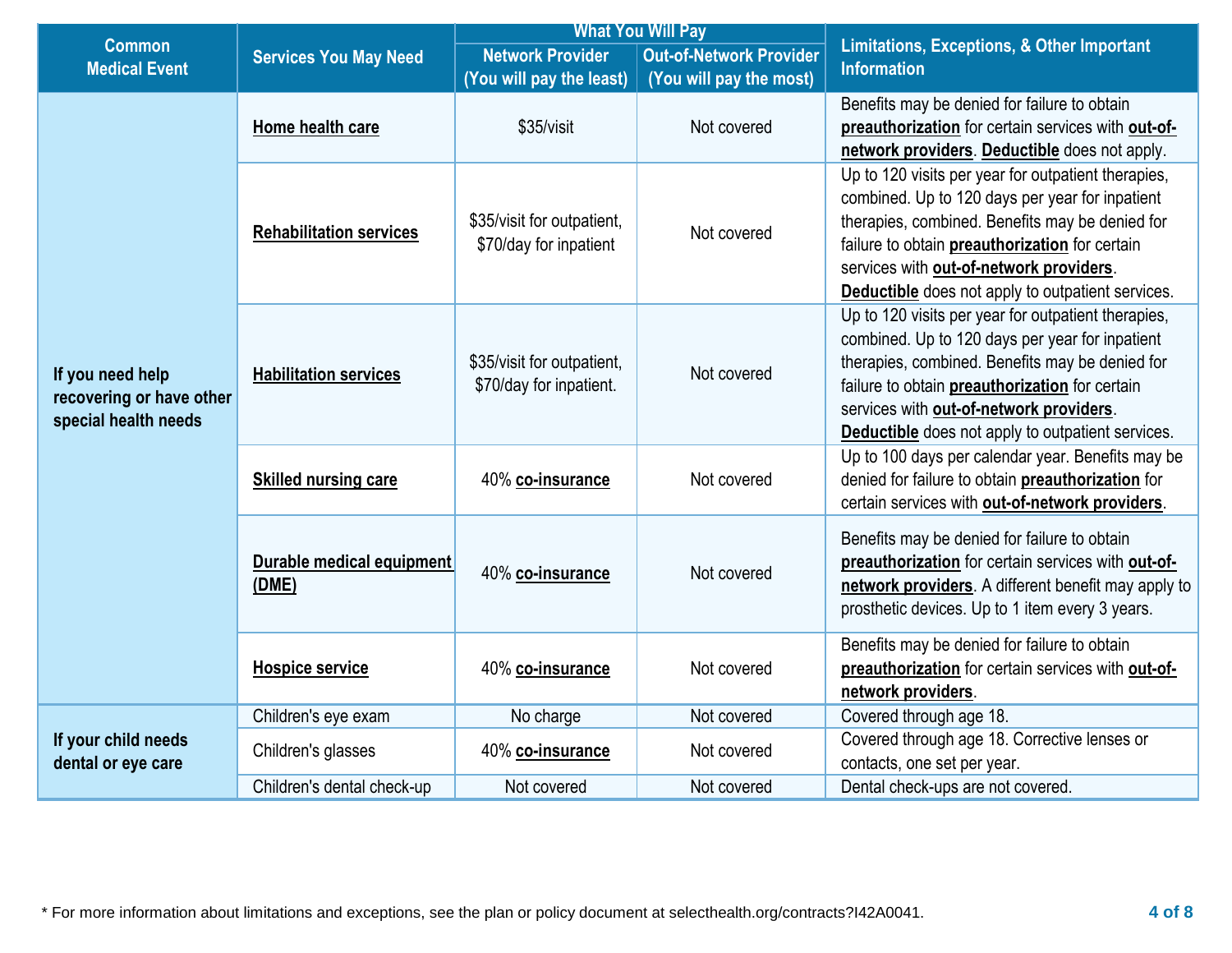## **Excluded Services & Other Covered Services:**

|                                                            | Services Your Plan Generally Does NOT Cover (Check your policy or plan document for more information and a list of any other excluded services.) |                                                                         |
|------------------------------------------------------------|--------------------------------------------------------------------------------------------------------------------------------------------------|-------------------------------------------------------------------------|
| • Abortions/termination of pregnancy except in limited     | • Immunizations for Anthrax, BCG, Cholera, Plague,                                                                                               |                                                                         |
| <b>circumstances</b>                                       | <b>Typhoid and Yellow Fever</b>                                                                                                                  |                                                                         |
| • Acupuncture                                              | • Long-term care                                                                                                                                 |                                                                         |
| • Administrative services/charges                          | • Non-Emergency care when traveling outside the                                                                                                  |                                                                         |
| • Adult <b>preventive</b> eye exams                        | U.S.                                                                                                                                             |                                                                         |
| • Cosmetic, reconstructive or corrective services,         | • Orthotic and other corrective appliances for the foot                                                                                          |                                                                         |
| except in limited circumstances                            | • Routine foot care                                                                                                                              |                                                                         |
| • Dental care (adult/child), except in limited             | • Services for which a third-party is or may be                                                                                                  |                                                                         |
| <b>circumstances</b>                                       | responsible                                                                                                                                      |                                                                         |
| • Dental check-up                                          | • Services related to certain illegal activities                                                                                                 |                                                                         |
| • Experimental and/or investigational services             | • Services that are not <b>medically necessary</b>                                                                                               |                                                                         |
|                                                            | Other Covered Services (Limitations may apply to these services. This isn't a complete list. Please see your plan document.)                     |                                                                         |
| • Bariatric surgery, <b>preauthorization</b> required with | • Hearing aids in limited circumstances, one device                                                                                              | • Private Duty Nursing, requires preauthorization                       |
| limitations, up to one surgery per member/lifetime         | per 3 years                                                                                                                                      | • Routine eye care (Adult)                                              |
| • Chiropractic care, up to 20 visits per calendar year     | • Infertility treatment, up to 6 cycles of Artificial<br>Insemination per member/lifetime                                                        | • Weight loss programs as part of a program<br>approved by SelectHealth |
|                                                            |                                                                                                                                                  |                                                                         |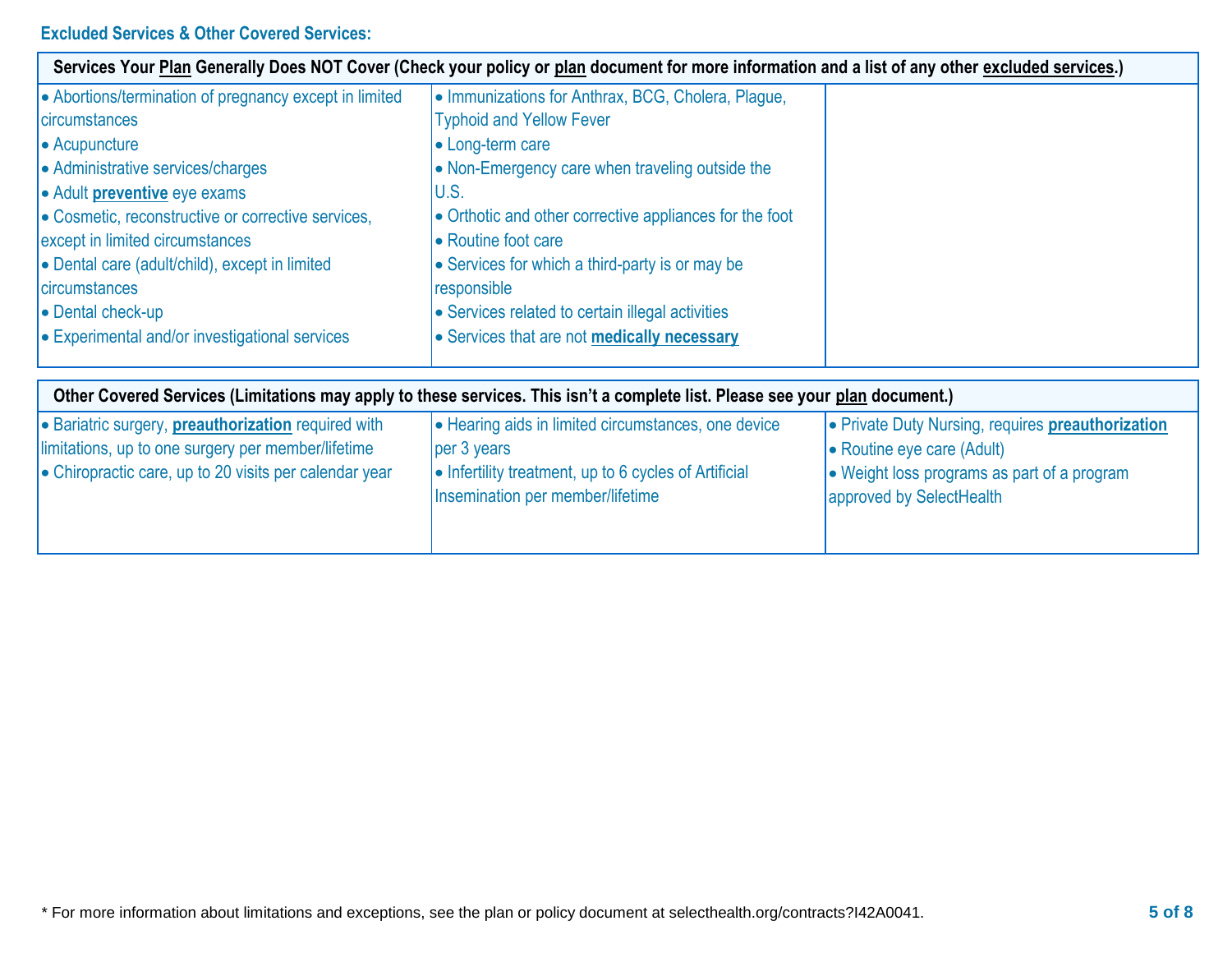#### **Your Rights to Continue Coverage:**

There are agencies that can help if you want to continue your coverage after it ends. The contact information for those agencies is: Department of Labor's Employee Benefits Security Administration at 1-866-444-EBSA (3272) or www.dol.gov/ebsa/healthreform; or Department of Health and Human Services, Center for Consumer Information and Insurance Oversight, at 1-877-267-2323 x61565 or www.cciio.cms.gov; or contact the **Plan**. Other coverage options may be available to you too, including buying individual insurance coverage through the Health Insurance **Marketplace**. For more information about the **Marketplace**, visit **www.HealthCare.gov** or call 1-800-318-2596.

#### **Your Grievance and Appeals Rights:**

There are agencies that can help if you have a complaint against your **plan** for a denial of a **claim**. This complaint is called a **grievance** or **appeal**. For more information about your rights, look at the explanation of benefits you will receive for that medical **claim**. Your plan documents also provide complete information to submit a claim, **appeal**, or a **grievance** for any reason to your **plan**. For more information about your rights, this notice, or assistance, contact: Department of Labor's Employee Benefits Security Administration at 866-444-EBSA (3272) or dol.gov/ebsa/healthreform; or If your coverage is fully-insured, you may also contact the Nevada Division of Insurance at 1-888-872-3234 or doi.state.nv.us.

To contact SelectHealth Member Services, please call 800-538-5038 weekdays, TTY users should call 711, or visit us at selecthealth.org.

#### **Does this plan provide Minimum Essential Coverage? Yes**

**Minimum Essential Coverage** generally includes **plans**, **health insurance** available through the **Marketplace** or other individual market policies, Medicare, Medicaid, CHIP, TRICARE, and certain other coverage. If you are eligible for certain types of **Minimum Essential Coverage**, you may not be eligible for the **premium tax credit**.

#### **Does this plan meet the Minimum Value Standards? Yes**

If your **plan** doesn't meet the **Minimum Value Standards**, you may be eligible for a **premium tax credit** to help you pay for a **plan** through the **Marketplace**.

––––––––––––––––––––––*To see examples of how this plan might cover costs for a sample medical situation, see the next page.––––––––––––––––––––––*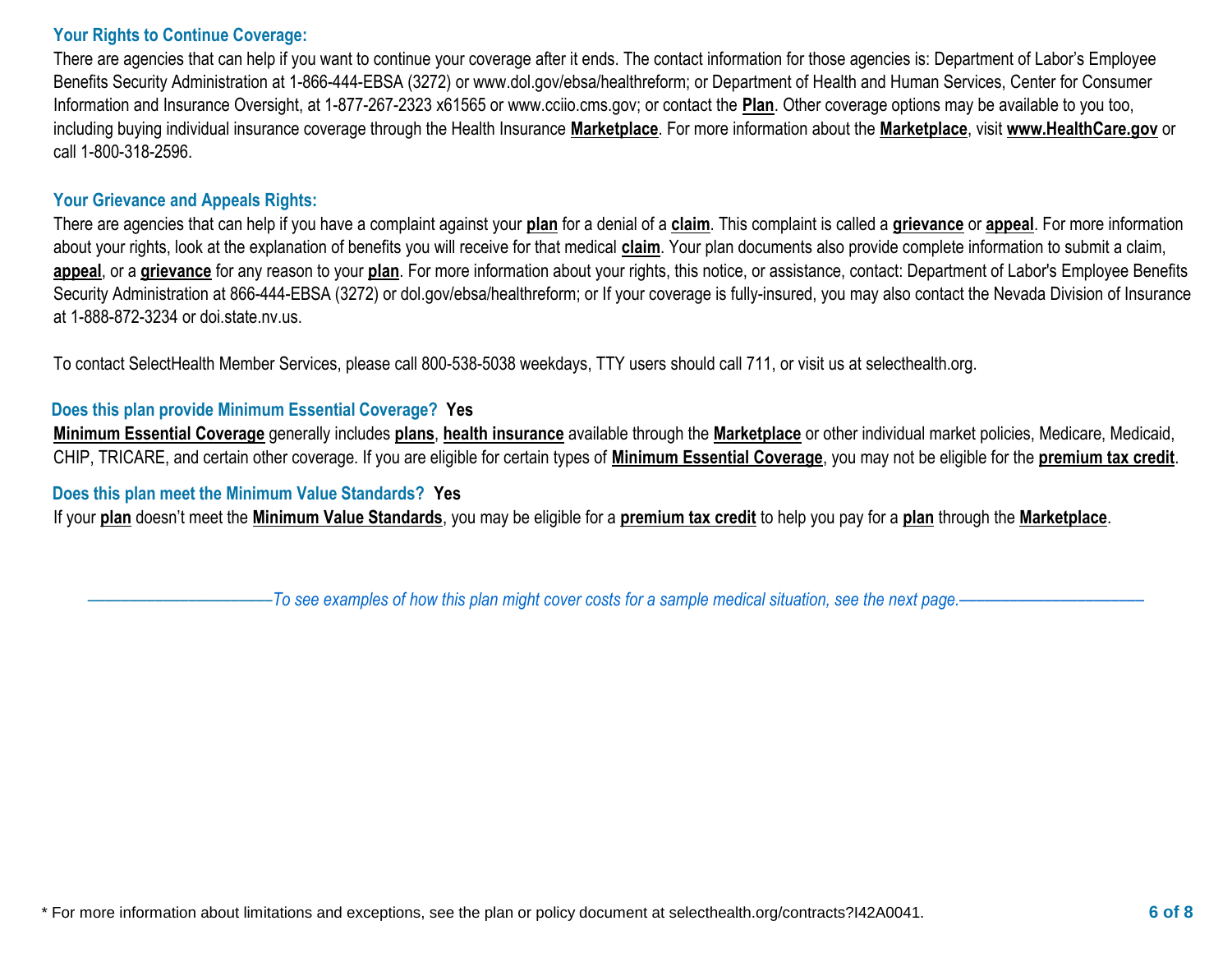#### **About these Coverage Examples:**



**This is not a cost estimator.** Treatments shown are just examples of how this **plan** might cover medical care. Your actual costs will be different depending on the actual care you receive, the prices your **providers** charge, and many other factors. Focus on the **cost sharing** amounts (**deductibles**, **copayments** and **coinsurance**) and **excluded services** under the **plan**. Use this information to compare the portion of costs you might pay under different health **plans**. Please note these coverage examples are based on self-only coverage.

| Peg is Having a Baby<br>(9 months of in-network pre-natal care and a hospital<br>delivery)                                                                                                                                                                                                                 |                               | <b>Managing Joe's type 2 Diabetes</b><br>(a year of routine in-network care of a well-controlled<br>condition)                                                                                                                        |                               | <b>Mia's Simple Fracture</b><br>(in-network emergency room visit and follow up care)                                                                                                                                                    |                               |  |
|------------------------------------------------------------------------------------------------------------------------------------------------------------------------------------------------------------------------------------------------------------------------------------------------------------|-------------------------------|---------------------------------------------------------------------------------------------------------------------------------------------------------------------------------------------------------------------------------------|-------------------------------|-----------------------------------------------------------------------------------------------------------------------------------------------------------------------------------------------------------------------------------------|-------------------------------|--|
| The plan's overall deductible<br>Specialist<br>$\blacksquare$ Hospital (facility)<br>■ Other                                                                                                                                                                                                               | \$6,900<br>\$70<br>40%<br>40% | The plan's overall deductible<br>■ Specialist<br>Hospital (facility)<br>■ Other                                                                                                                                                       | \$6,900<br>\$70<br>40%<br>40% | ■ The plan's overall deductible<br>■ Specialist<br>$\blacksquare$ Hospital (facility)<br>■ Other                                                                                                                                        | \$6,900<br>\$70<br>40%<br>40% |  |
| This EXAMPLE event includes services like:<br><b>Specialist</b> office visits ( <i>prenatal care</i> )<br><b>Childbirth/Delivery Professional Services</b><br><b>Childbirth/Delivery Facility Services</b><br><b>Diagnostic tests</b> (ultrasounds and blood work)<br><b>Specialist</b> visit (anesthesia) |                               | This EXAMPLE event includes services like:<br><b>Primary care physician office visits (including</b><br>disease education)<br>Diagnostic tests (blood work)<br><b>Prescription drugs</b><br>Durable medical equipment (glucose meter) |                               | This EXAMPLE event includes services like:<br><b>Emergency room care (including medical</b><br>supplies)<br>Diagnostic test (x-ray)<br><b>Durable medical equipment</b> (crutches)<br><b>Rehabilitation services</b> (physical therapy) |                               |  |
| <b>Total Example Cost</b>                                                                                                                                                                                                                                                                                  | \$12,700                      | <b>Total Example Cost</b>                                                                                                                                                                                                             | \$5,600                       | <b>Total Example Cost</b>                                                                                                                                                                                                               | \$2,800                       |  |
| In this example, Peg would pay:                                                                                                                                                                                                                                                                            |                               | In this example, Joe would pay:                                                                                                                                                                                                       |                               | In this example, Mia would pay:                                                                                                                                                                                                         |                               |  |
| Cost Sharing                                                                                                                                                                                                                                                                                               |                               | Cost Sharing                                                                                                                                                                                                                          |                               | Cost Sharing                                                                                                                                                                                                                            |                               |  |
| Deductibles                                                                                                                                                                                                                                                                                                | \$3,300                       | <b>Deductibles</b>                                                                                                                                                                                                                    | \$3,000                       | <b>Deductibles</b>                                                                                                                                                                                                                      | \$1,000                       |  |
| Copayments                                                                                                                                                                                                                                                                                                 | \$900                         | Copayments                                                                                                                                                                                                                            | \$2,800                       | Copayments                                                                                                                                                                                                                              | \$2,300                       |  |

| The total Peg would pay is | \$8,760 | The total Joe would pay is | \$6,160 | The total Mia would pay is | \$3,800 |
|----------------------------|---------|----------------------------|---------|----------------------------|---------|
| Limits or exclusions       | \$60    | Limits or exclusions       | \$60    | Limits or exclusions       | \$0     |
| What isn't covered         |         | What isn't covered         |         | What isn't covered         |         |
| Coinsurance                | \$4,500 | Coinsurance                | \$300   | Coinsurance                | \$500   |
| Copayments                 | ຉຩຩຩ    | Copayments                 | \$2,800 | Copayments                 | \$2,300 |

| ■ ∪tner                                                                                                                                                                                                                               | 40%     |  |  |  |
|---------------------------------------------------------------------------------------------------------------------------------------------------------------------------------------------------------------------------------------|---------|--|--|--|
| This EXAMPLE event includes services like:<br>Primary care physician office visits (including<br>disease education)<br>Diagnostic tests (blood work)<br><b>Prescription drugs</b><br><b>Durable medical equipment</b> (glucose meter) |         |  |  |  |
| <b>Total Example Cost</b>                                                                                                                                                                                                             | \$5,600 |  |  |  |
| In this example, Joe would pay:                                                                                                                                                                                                       |         |  |  |  |
| <b>Cost Sharing</b>                                                                                                                                                                                                                   |         |  |  |  |
| Deductibles                                                                                                                                                                                                                           | \$3,000 |  |  |  |
| Copayments                                                                                                                                                                                                                            | \$2,800 |  |  |  |
| Coinsurance                                                                                                                                                                                                                           | \$300   |  |  |  |
| What isn't covered                                                                                                                                                                                                                    |         |  |  |  |

|         | in this example, Joe would pay: |              | in this example, mia would pay: |               |
|---------|---------------------------------|--------------|---------------------------------|---------------|
|         | Cost Sharing                    |              | Cost Sharing                    |               |
| \$3,300 | <b>Deductibles</b>              | \$3,000      | <b>Deductibles</b>              | \$1,000       |
| \$900   | Copayments                      | \$2,800      | Copayments                      | \$2,300       |
| \$4,500 | Coinsurance                     | \$300        | Coinsurance                     | \$500         |
|         | What isn't covered              |              | What isn't covered              |               |
| \$60    | Limits or exclusions            | \$60         | Limits or exclusions            | \$0           |
| en sen  | The tatal las way la way is     | <b>ACACO</b> | The tetal Mis montainers in     | <b>AO OOO</b> |

The plan would be responsible for the other costs of these EXAMPLE covered services.

#### I42A0041

*This is a Expanded Bronze plan as defined by the Affordable Care Act* 

*84445NV0030003-01 01-01-2022*

SelectHealth, Inc $^{SM}$  7/6/2021 v1.7

\* For more information about limitations and exceptions, see the plan or policy document at selecthealth.org/contracts?I42A0041. **7 of 8**